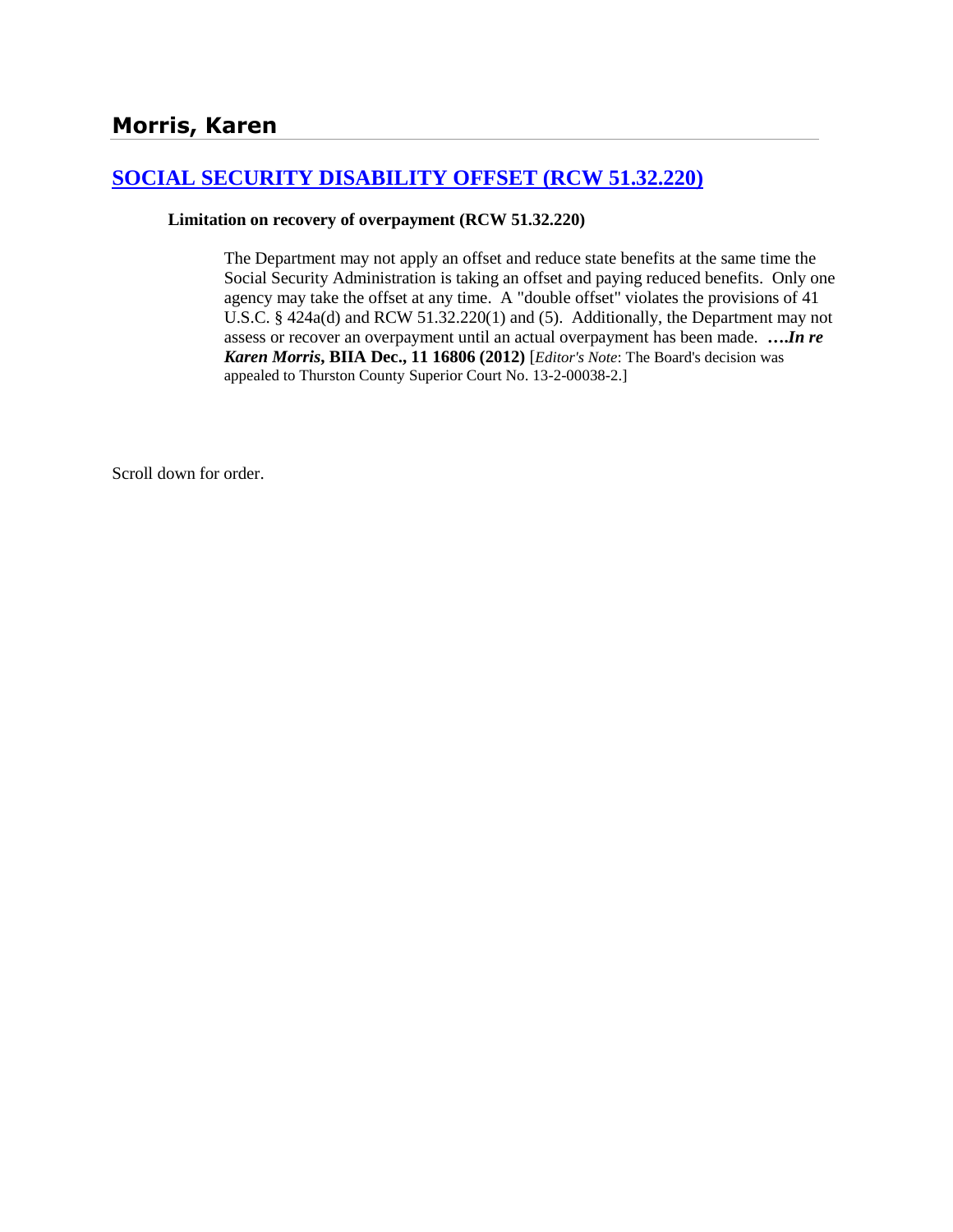## **BEFORE THE BOARD OF INDUSTRIAL INSURANCE APPEALS STATE OF WASHINGTON**

**)**

**IN RE: KAREN C. MORRIS ) DOCKET NO. 11 16806**

**CLAIM NO. Y-187741 ) DECISION AND ORDER**

APPEARANCES:

Claimant, Karen C. Morris, by Tacoma Injury Law Group, Inc., P.S., per Robert S. Allen

Employer, Arctic Ice Cream Novelties, LLP, None

Department of Labor and Industries, by The Office of the Attorney General, per James S. Johnson, Assistant

The claimant, Karen C. Morris, filed an appeal with the Board of Industrial Insurance Appeals on June 30, 2011, from an order of the Department of Labor and Industries dated May 4, 2011. In this order, the Department affirmed its March 7, 2011 order in which it adjusted the compensation rate effective October 16, 2010, based on receipt of social security benefits; established a new compensation rate of \$1979.48 a month; assessed an overpayment of time loss compensation benefits for the period October 16, 2010, through April 15, 2011, in the amount of \$5893.62; and ordered that the overpayment be deducted from benefits at an initial rate of \$70 a month. The Department order is **REVERSED AND REMANDED**.

## **DECISION**

As provided by RCW 51.52.104 and RCW 51.52.106, this matter is before the Board for review and decision. The claimant filed a timely Petition for Review of a Proposed Decision and Order issued on June 13, 2012, in which the industrial appeals judge affirmed the Department order dated May 4, 2011. On August 20, 2012, the Department filed a response to the Petition for Review.

This order addresses the only contested issue of the appeal: Whether the Department correctly calculated the reduction of total permanent disability benefits necessary to offset Karen Morris's receipt of social security disability benefits as provided by RCW 51.32.220(1) and 42 U.S.C. § 424a.

The Board has reviewed the evidentiary rulings in the record of proceedings and finds that no prejudicial error was committed. The rulings are affirmed. We have granted review to reverse

32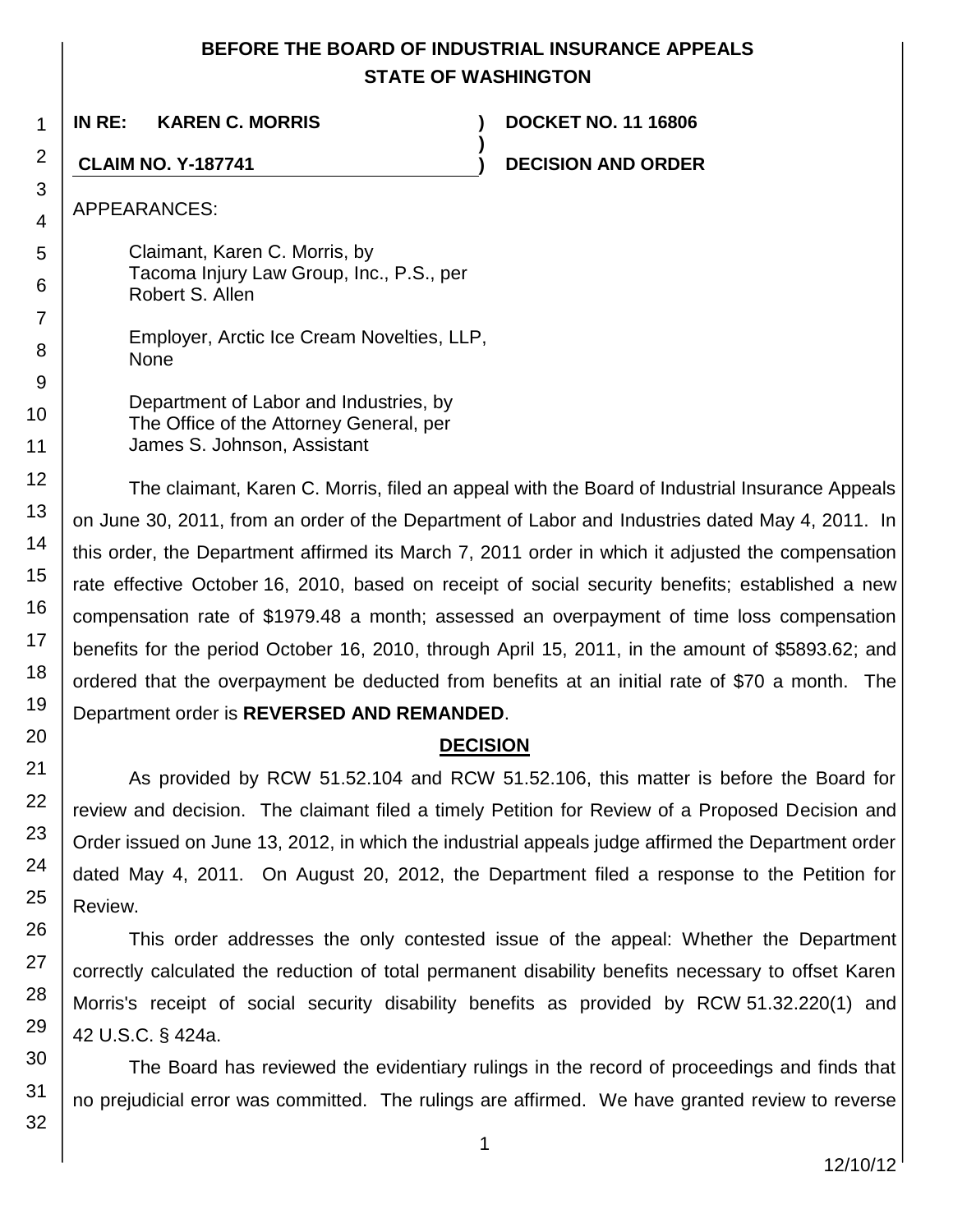1 2 the Department order and remand the claim to the Department to recalculate Ms. Morris's benefits taking into account the social security disability benefits she received.

3 4 5 6 7 8 The following is a summary of the evidence necessary to explain our decision. Karen Morris was injured on May 13, 2003, while working for Arctic Ice Cream Novelties, LLP. On October 28, 2009, the Department issued an order in which determined that Ms. Morris was totally permanently disabled effective December 16, 2009, as a result of her industrial injury. In August 2010, Ms. Morris was placed on social security disability (SSD). She began receiving SSD benefits in October 2010.

9 10 11 12 13 14 15 16 17 18 19 On March 7, 2011, the Department issued an order in which it determined that as of May 1, 2011, Ms. Morris's compensation would be adjusted effective October 16, 2010, based on her receipt of social security disability benefits; and that her new compensation rate was \$1,979.48 a month. The Department based the rate on monthly SSD payments totaling \$988, and the value of 80 percent of her highest years' earnings in the amount of \$2,788 per month. This information had been provided by the Social Security Administration (SSA). The Department assessed an overpayment of \$5,893.62, and Department pension benefit specialist Rita Norton issued an order in which the Department required Ms. Morris to satisfy the overpayment by paying the Department \$70 a month. Following Ms. Morris's protest, the Department affirmed the order on May 4, 2011. Ms. Morris appealed the Department's decision, and our industrial appeals judge affirmed the decision of the Department.

20 21 22 23 24 25 26 27 28 This appeal deals with the interplay of the payment of SSD benefits and state pension benefits. Here, Ms. Morris was awarded SSD benefits following a determination that she was totally permanently disabled and entitled to an industrial insurance pension. 42 U.S.C. § 424a provides that the SSA will reduce SSD benefits where the claimant is paid state industrial insurance benefits. This is referred to as the social security offset. The statute, however, allows a state to "reverse the offset" and offset the social security disability payment against the state pension benefits, thus reducing the benefits paid by the state, if the state enacts a "reverse offset" statute. The Washington State Legislature enacted RCW 51.32.220 allowing the state to take the "reverse offset."

29 30 The controversy before us is whether the Department correctly determined the amount of benefits paid to Ms. Morris by the SSA when calculating the offset and determining her industrial

31 32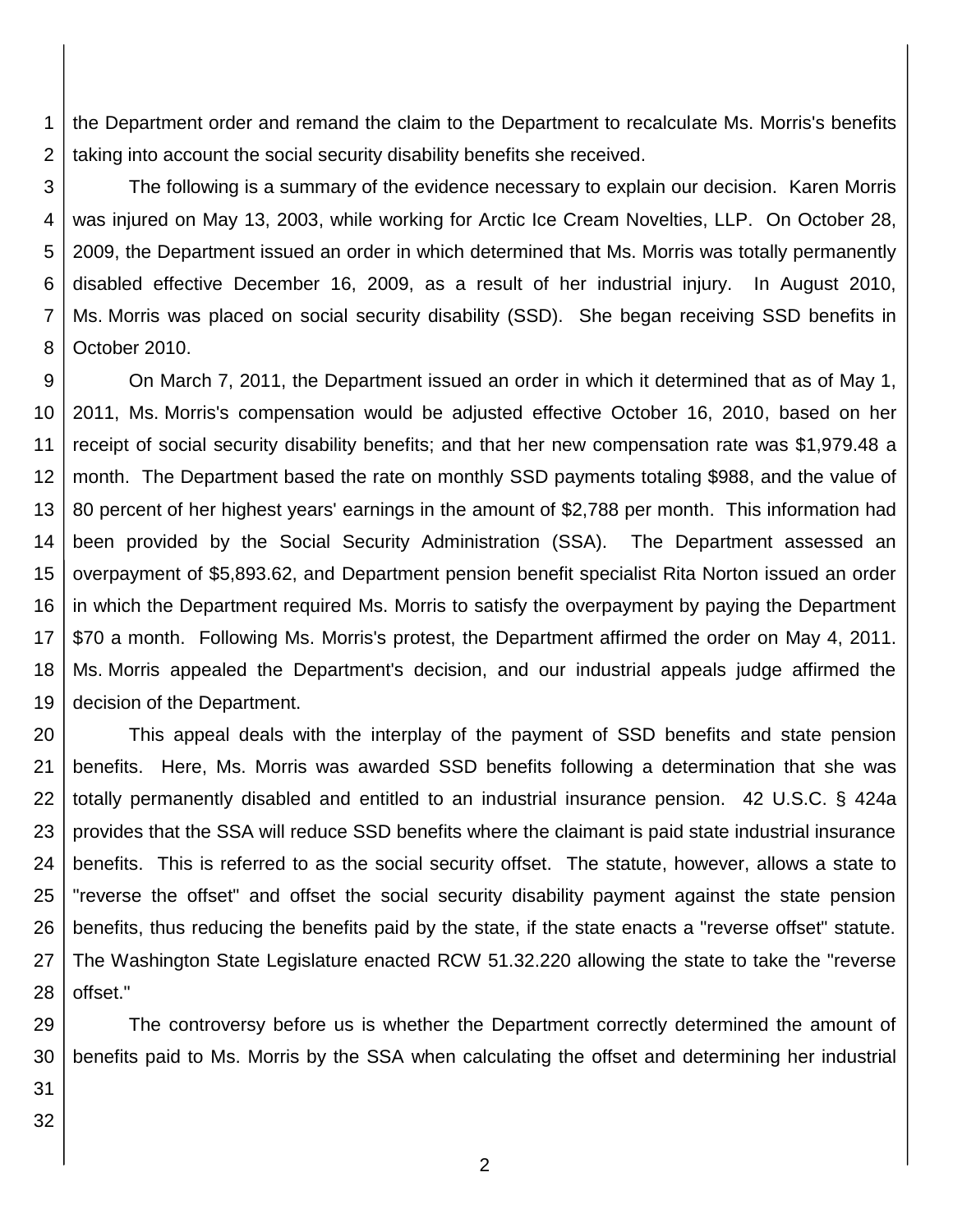1 2 insurance benefits, and whether she was overpaid \$5,893.62 by the Department for the period October 16, 2010, through April 15, 2011, due to her receipt of SSD benefits.

3 4 5 6 7 8 9 10 11 12 13 14 15 16 17 18 19 20 Ms. Norton, the Department pension benefit specialist, obtained information from the SSA that Ms. Morris's SSD full benefits were \$988 a month, but Ms. Morris was only receiving approximately \$379 a month because the SSA had taken the offset against the industrial insurance benefits as allowed by 42 U.S.C. § 424a thus reducing the monthly SSD benefits from \$988 to \$379. In the order on appeal, Ms. Norton reduced the industrial insurance benefits based on Ms. Morris's full entitlement of SSD benefits in the amount of \$988 although she knew that Ms. Morris was not receiving the \$988. Ms. Norton was applying the "reverse offset" authorized by RCW 51.32.220. Ms. Morris, as a result of the order on appeal, finds herself in a "double offset" situation. Both the Social Security Administration and the Department are paying the reduced benefits. Additionally, in the order on appeal the Department assessed an "overpayment" in the amount of \$5,893.62 against Ms. Morris. Ms. Norton is correct that an overpayment would be owed the Department if the Department paid full benefits while the SSA also paid full benefits, and the Department had asserted its right under RCW 51.32.220 to the reverse offset. However, the facts before us indicate that the SSA was offsetting against the Department benefits for the period October 16, 2010, through April 15, 2011, and that the Department did not process the "reverse offset" until March 2011 with an effective date of April 16, 2011. Although the Department can reach back six months to recover overpayment because of the "reverse offset" it is improper for the Department to assess the overpayment prior to Ms. Morris's actual receipt of the overpayment.

21 22 23 24 25 26 27 28 29 30 31 We addressed a similar situation in *In re Elwyn Netherda,* BIIA Dec., 01 23803 (2002)*.* In *Netherda* we determined that the Department policy of intentionally overpaying time loss compensation benefits and delaying implementation of the reverse offset to prevent a "double offset" did not violate RCW 51.32.220 regarding the six-month limitation for recoupment of overpayments and was permitted by subsection (5) of RCW 51.32.220. Subsection (5) requires that a worker's benefits not be reduced to less than they would be entitled to without the offset. As we noted in *Netherda*, the "coordination of the offset and the reverse offset is haphazard, at best, due to problems including time lags in the notification of one or another agency of entitlement to benefits, or change in benefits amounts, as well as administrative or bureaucratic delays in acting on information received." *Netherda* at 5. We noted that "a 'double offset' would cause extreme hardship to a disabled worker who is forced to rely on disability payments to survive. Legally, such

32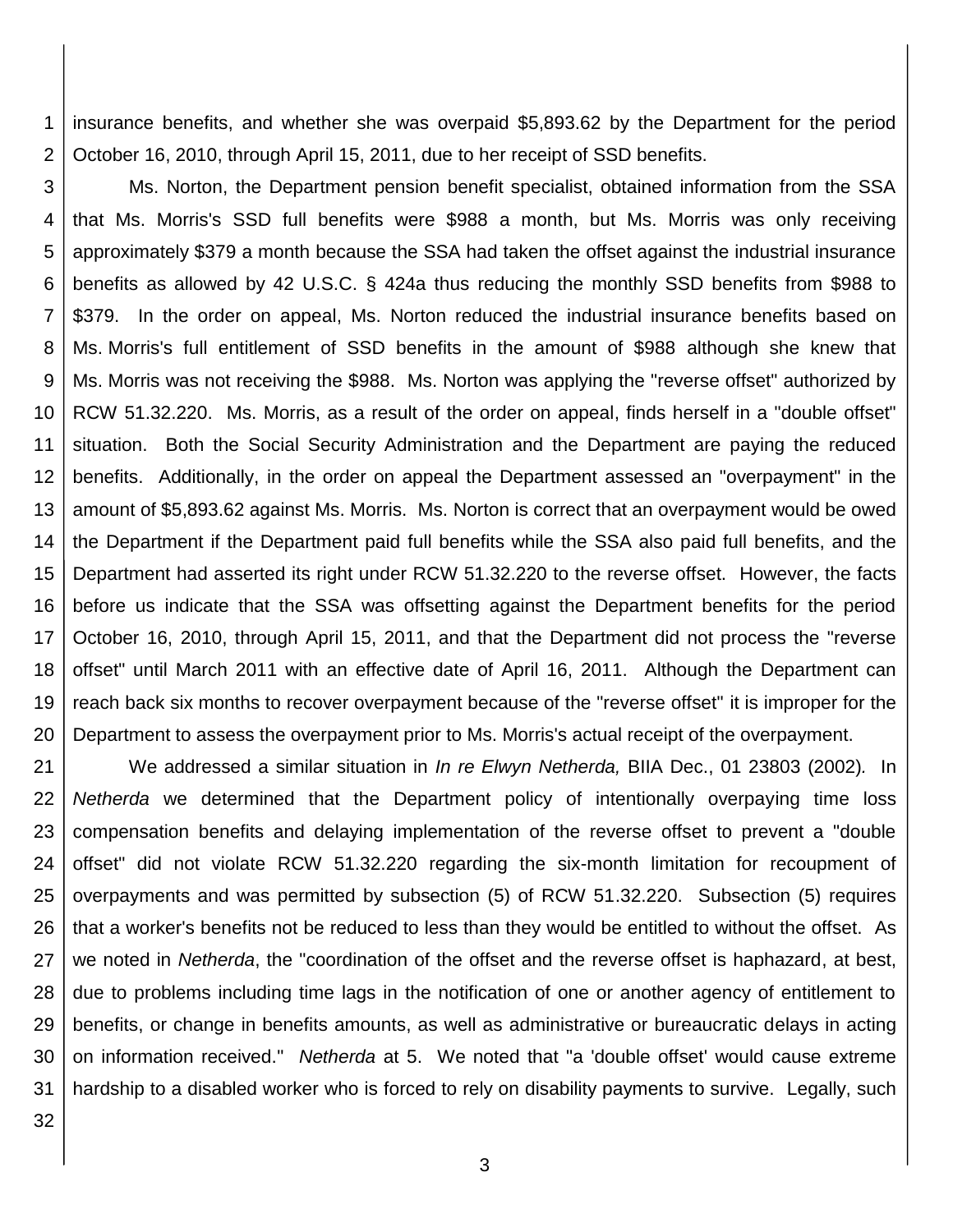1 2 a double offset would violate the provisions of 42 U.S.C. § 424a(d) and RCW 51.32.220(1) and (5)." *Netherda* at 5. *See*, also *In re Jeff Cook*, Dckt. No. 11 15217 (July 12, 2012).

3 4 5 6 7 8 9 10 In summary, the Department cannot reduce the state benefits at the same time the SSA is paying reduced benefits. Only one agency can take the offset at any given time. Additionally, the Department may not assess or recover an overpayment until an actual overpayment has been made. We therefore reverse the Department order and remand this claim to the Department to determine the amount of SSD payments made to Ms Morris for the period October 16, 2010, through April 15, 3011; calculate the industrial insurance benefits owing to Ms. Morris based on the actual payments made by the SSA; and determine if Ms Morris received any overpayment of industrial insurance benefits for this period.

### **FINDINGS OF FACT**

1. On October 13, 2011, an industrial appeals judge certified that the parties agreed to include the Jurisdictional History in the Board record solely for jurisdictional purposes.

11 12

13

14

15

16

17

18

19

20

21

22

23

24

25

26

27

28

29

30

31

32

- 2. On May 13, 2003, Karen C. Morris was injured during the course of her employment with Arctic Ice Cream Novelties.
- 3. Ms. Morris received temporary total disability benefits from the Department and, subsequently, was adjudged permanently totally disabled due to her May 13, 2003 industrial injury effective December 16, 2009.
- 4. Ms. Morris filed an application for social security disability benefits and received such benefits during the period October 16, 2010, through April 15, 2011.
- 5. In September 2010, the Washington State Department of Labor and Industries received information from the Social Security Administration alerting the Department that Ms. Morris was receiving social security disability benefits.
- 6. Ms. Morris was not receiving \$988.00 in Social Security Disability payments for the period October 16, 2010, through April 15, 2011, but was receiving a lesser amount.

### **CONCLUSIONS OF LAW**

- 1. Based on the record, the Board of Industrial Insurance Appeals has jurisdiction over the parties to and the subject matter of this appeal.
- 2. The Department's calculation of the reduction of state benefits, so as to offset Ms. Morris's receipt of social security disability benefits in accordance with RCW 51.32.220 and 42 U.S.C. § 424a, is incorrect.
	- 4